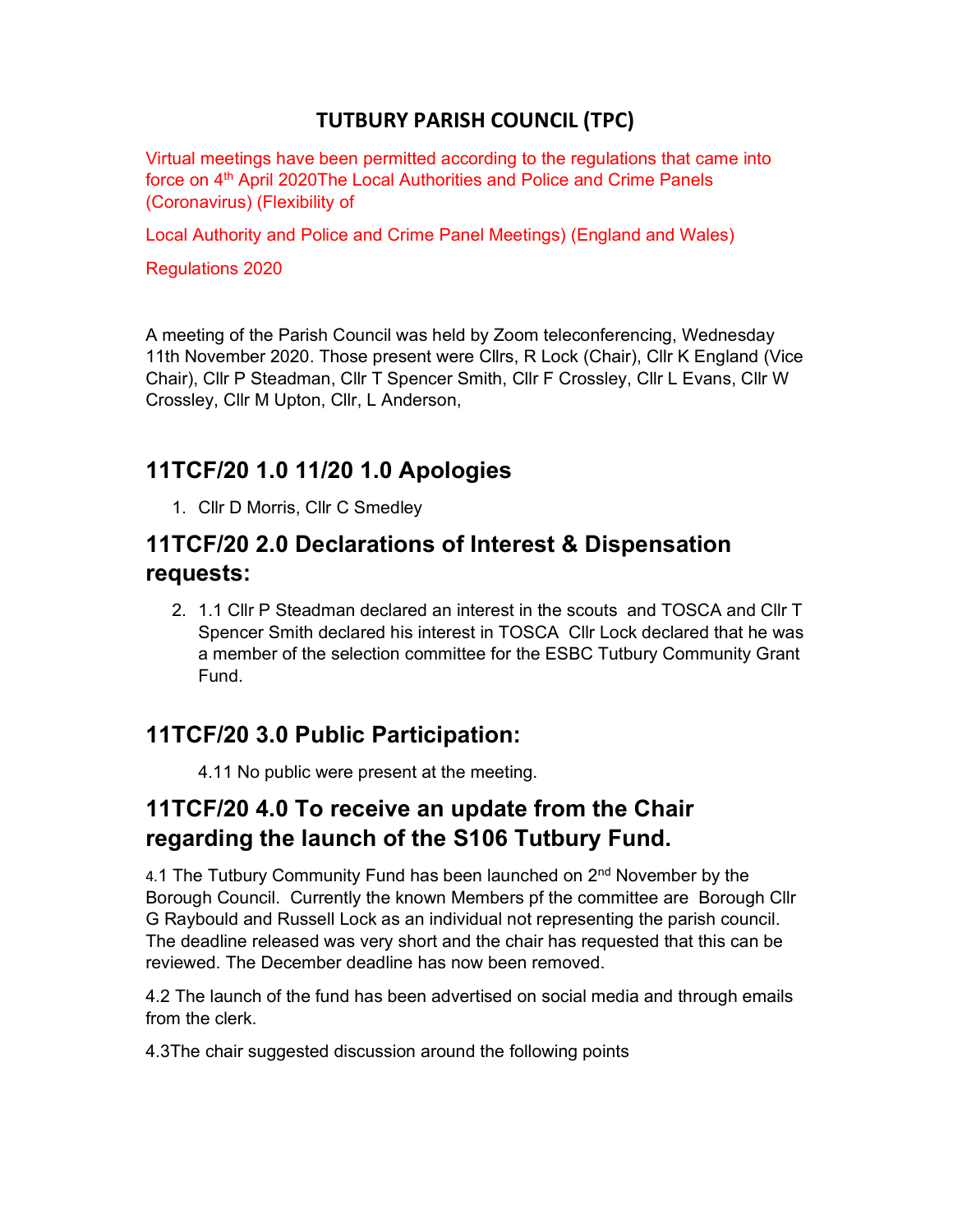- A recommendation from the Cllrs of what the new deadline should be.
- To consider if the parish council should support other community groups in submitting an application to the Community fund.
- If the council wanted to submit its own bid.
- Would any Cllr want to lead on a parish council bid?

# 11TCF/20 5.0 To Discuss proposals for the parish council's response to the £250k Tutbury Fund

#### 5.1 Cllrs raised concern regarding the following areas.

- Communication route from the Borough Council with the parish council.
- If many organisations requested small amounts, then the legacy of a large amount for a new community building would building would be lost and those that voted for a new facility would not benefit from the fund.
- Deadline should be extended to cater for the COID-19 restrictions.
- The scope of the grant is not clear. Organisations need to know if there were tiers for smaller grants or one large bid.
- Membership of the committee was not clear who were members of the funding committee and how they had been selected.
- $\bullet$ Cllrs wanted a clear representative from Tutbury.

 5.2 The chair confirmed that Borough Council representatives S Gummerson and George Allen were co-ordinating the fund scheme. There were no tiers to the fund that have been published, However, there was a point scoring scheme to evaluate the bids.

5.3 Cllrs discussed many suggestions that the community groups and the parish council could apply for. Cllrs suggested that a new building would benefit the whole community and possibly reform a committee to submit a bid with community groups to build one and improve the facilities at Cornmill Lane. However, planning would be required and the charities committee who own the land are not ,meeting virtually to consider this . Cllrs wanted to wait for a response from the Borough Council before deciding what action to take. It was proposed that within the letter to the Borough council that the parish council would support the money being allocated to a building based on previous votes from the community in the past. This proposal was rejected as a full consultation and discussions with community groups and within the parish council has not taken place. Without confirmation of the deadline and the structure of the grant scheme decisions cannot be made.